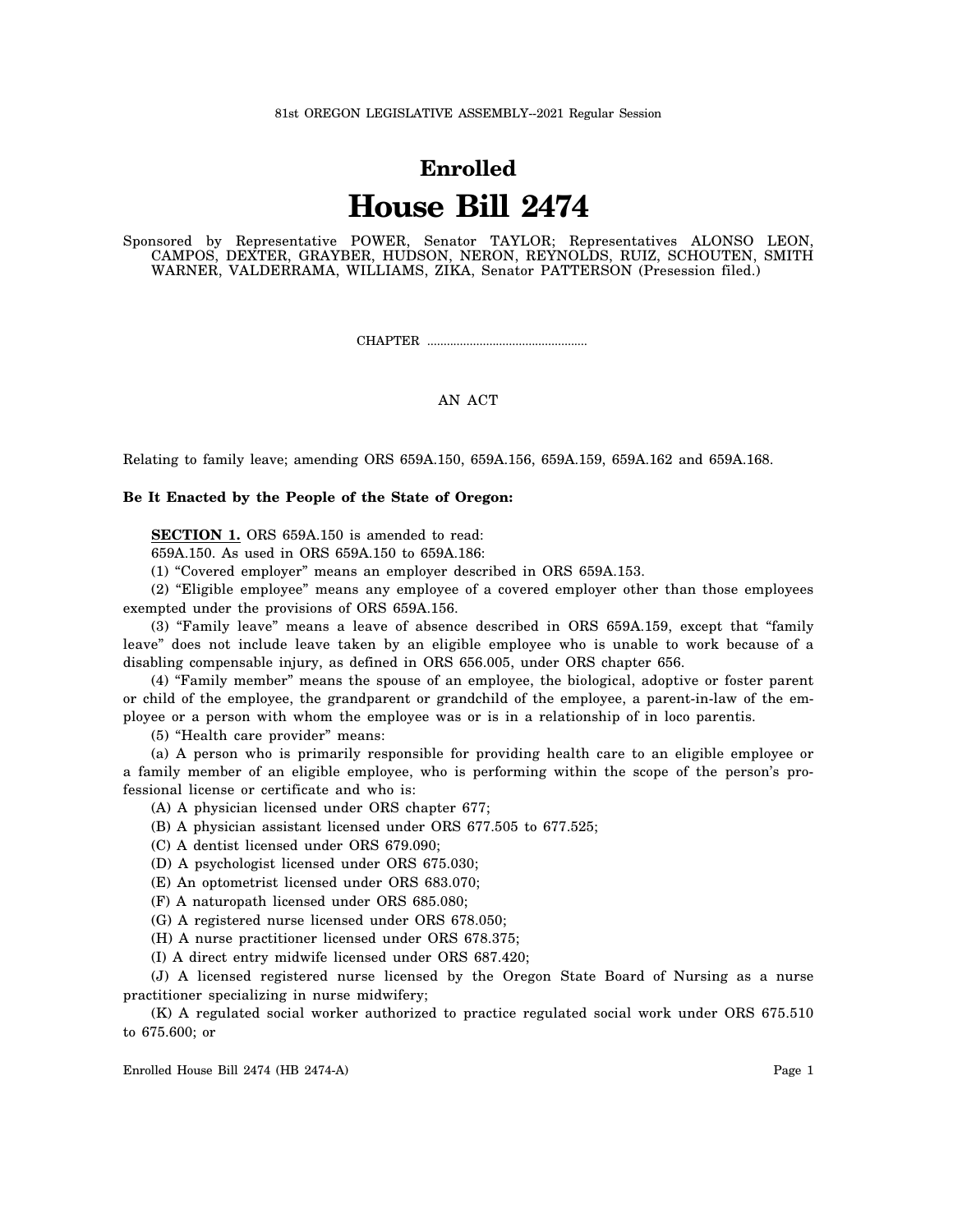(L) A chiropractic physician licensed under ORS 684.054, but only to the extent the chiropractic physician provides treatment consisting of manual manipulation of the spine to correct a subluxation demonstrated to exist by X-rays.

(b) A person who is primarily responsible for the treatment of an eligible employee or a family member of an eligible employee solely through spiritual means, including but not limited to a Christian Science practitioner.

**(6) "Public health emergency" means:**

**(a) A public health emergency declared under ORS 433.441.**

## **(b) An emergency declared under ORS 401.165 if related to a public health emergency as defined in ORS 433.442.**

[*(6)*] **(7)** "Serious health condition" means:

(a) An illness, injury, impairment or physical or mental condition that requires inpatient care in a hospital, hospice or residential medical care facility;

(b) An illness, disease or condition that in the medical judgment of the treating health care provider poses an imminent danger of death, is terminal in prognosis with a reasonable possibility of death in the near future, or requires constant care;

(c) Any period of disability due to pregnancy, or period of absence for prenatal care; or

(d) Any period of absence for the donation of a body part, organ or tissue, including preoperative or diagnostic services, surgery, post-operative treatment and recovery.

**SECTION 2.** ORS 659A.156 is amended to read:

659A.156. (1) All employees of a covered employer are eligible to take leave for one of the purposes specified in ORS 659A.159 (1)(b) to (e) except:

(a) An employee who was employed by the covered employer for fewer than 180 days immediately before the date on which the family leave would commence.

(b) An employee who worked an average of fewer than 25 hours per week for the covered employer during the 180 days immediately preceding the date on which the family leave would commence.

(2) All employees of a covered employer are eligible to take leave for the purpose specified in ORS 659A.159 (1)(a) except an employee who was employed by the covered employer for fewer than 180 days immediately before the date on which the family leave would commence.

**(3) Notwithstanding subsections (1) and (2) of this section, all employees of a covered employer are eligible to take leave for one of the purposes specified in ORS 659A.159 (1)(a) to (e) during a period of time covered by a public health emergency except:**

**(a) An employee who worked for the covered employer for fewer than 30 days immediately before the date on which the family leave would commence; or**

**(b) An employee who worked for the covered employer for an average of fewer than 25 hours per week in the 30 days immediately before the date on which the family leave would commence.**

**(4)(a) Notwithstanding subsections (1) and (2) of this section, an employee of a covered employer is eligible to take leave for one of the purposes specified in ORS 659A.159 (1)(b) to (e) or for the purpose specified in ORS 659A.159 (1)(a), if the employee:**

**(A)(i) Separates from employment with the covered employer, irrespective of any reason;**

**(ii) Is eligible to take leave under subsections (1) or (2) of this section at the time the employee separates; and**

**(iii) Is reemployed by the covered employer within 180 days of separation from employment; or**

**(B)(i) Is eligible to take leave under subsections (1) or (2) of this section at the beginning of a temporary cessation of scheduled hours of 180 days or less; and**

**(ii) Returns to work at the end of the temporary cessation of scheduled hours of 180 days or less.**

**(b) Any family leave taken by the employee within any one-year period continues to count against the length of time of family leave the employee is entitled under ORS 659A.162.**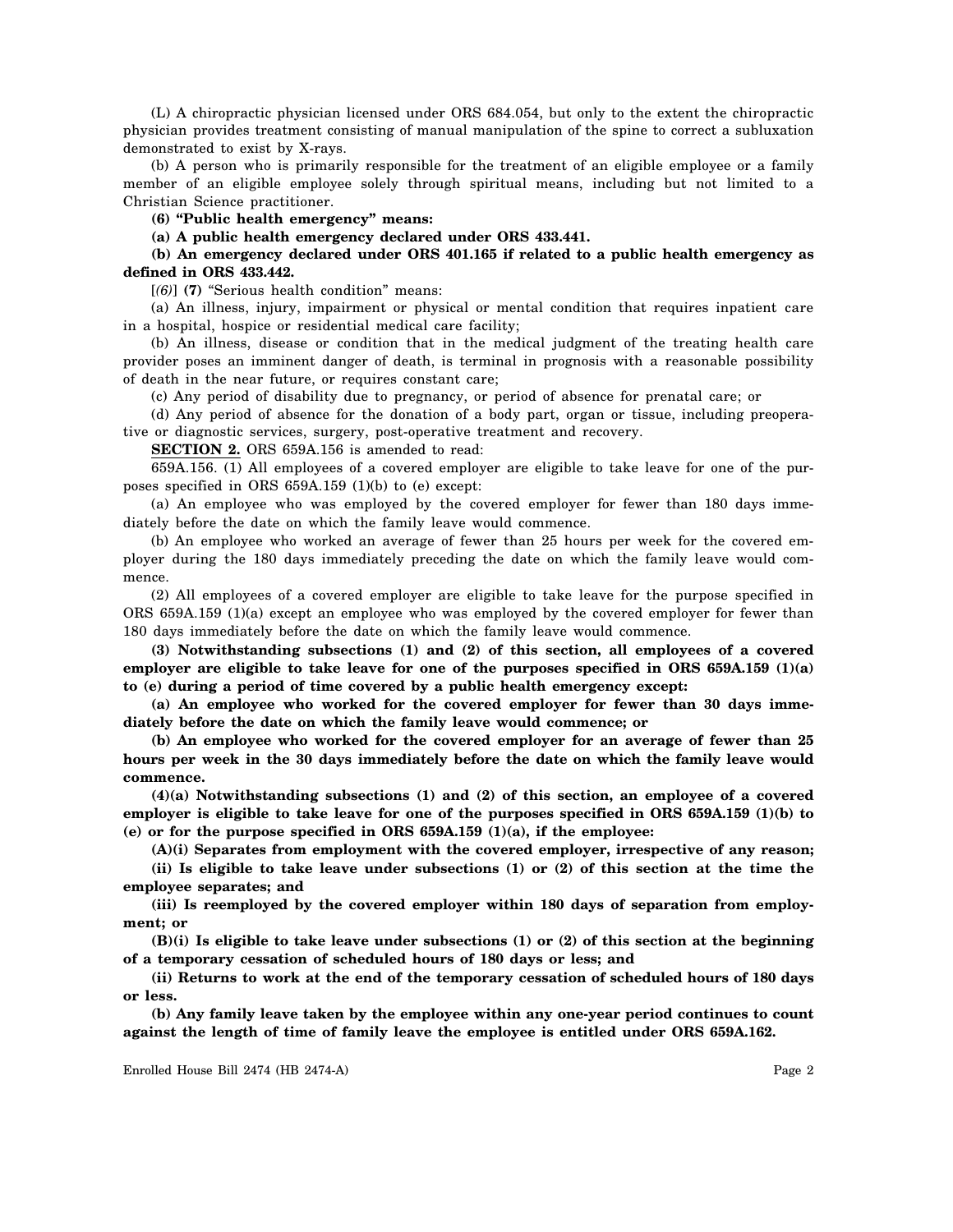**(c) The amount of time that an employee is deemed to have worked for a covered employer prior to a break in service due to a separation from employment or a temporary cessation of scheduled hours shall be restored to the employee when the employee is reemployed by the employer within 180 days of separation from employment or when the employee returns to work at the end of the temporary cessation of scheduled hours of 180 days or less.**

**SECTION 3.** ORS 659A.159 is amended to read:

659A.159. (1) Family leave under ORS 659A.150 to 659A.186 may be taken by an eligible employee for any of the following purposes:

(a) To care for an infant or newly adopted child under 18 years of age, or for a newly placed foster child under 18 years of age, or for an adopted or foster child older than 18 years of age if the child is incapable of self-care because of a mental or physical disability.

(b) To care for a family member with a serious health condition.

(c) To recover from or seek treatment for a serious health condition of the employee that renders the employee unable to perform at least one of the essential functions of the employee's regular position.

(d) To care for a child of the employee who is suffering from an illness, injury or condition that is not a serious health condition but that requires home care **or who requires home care due to the closure of the child's school or child care provider as a result of a public health emergency**.

(e) To deal with the death of a family member by:

(A) Attending the funeral or alternative to a funeral of the family member;

(B) Making arrangements necessitated by the death of the family member; or

(C) Grieving the death of the family member.

 $(2)(a)$  Leave under subsection  $(1)(a)$  of this section must be completed within 12 months after birth or placement of the child, and an eligible employee is not entitled to any period of family leave under subsection  $(1)(a)$  of this section after the expiration of 12 months after birth or placement of the child.

(b) Leave under subsection (1)(e) of this section must be completed within 60 days of the date on which the eligible employee receives notice of the death of a family member.

**SECTION 4.** ORS 659A.162 is amended to read:

659A.162. (1) Except as specifically provided by ORS 659A.150 to 659A.186, an eligible employee is entitled to up to a total of 12 weeks of family leave within any one-year period.

(2)(a) Except as provided by paragraph (b) of this subsection, an eligible employee is entitled to a total of two weeks of family leave for the purposes described in ORS 659A.159 (1)(e).

(b) An eligible employee is entitled to the period of leave described in paragraph (a) of this subsection upon the death of each family member of the employee within any one-year period, except that leave taken as provided by this subsection may not exceed the total period of family leave authorized by subsection (1) of this section.

(c) A covered employer may not require an eligible employee to take multiple periods of leave described in ORS 659A.159 (1)(e) concurrently if more than one family member of the employee dies during the one-year period.

(d) All leave taken for the purposes described in ORS 659A.159 (1)(e) shall be counted toward the total period of family leave authorized by subsection (1) of this section.

(3)(a) In addition to the 12 weeks of family leave authorized by subsection (1) of this section, [*a female*] **an** eligible employee may take a total of 12 weeks of leave within any one-year period for an illness, injury or condition related to **the eligible employee's own** pregnancy or childbirth that disables the eligible employee from performing any available job duties offered by the covered employer.

(b) An eligible employee who takes 12 weeks of family leave within a one-year period for the purpose specified in ORS 659A.159 (1)(a) may take up to an additional 12 weeks of leave within the one-year period for the purpose specified in ORS 659A.159 (1)(d).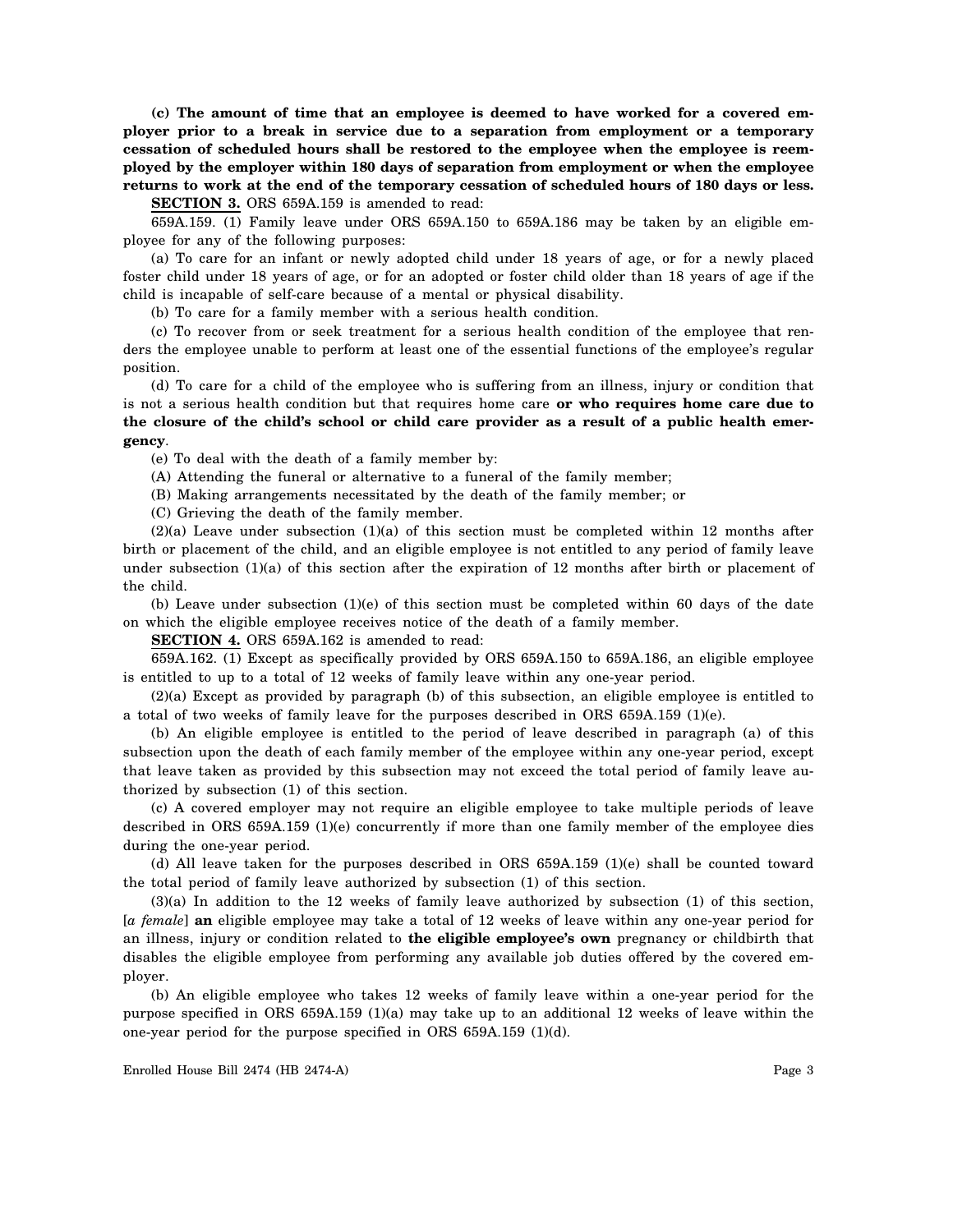(4) When two or more family members work for the same covered employer, the eligible employees may not take concurrent family leave unless:

(a) One employee needs to care for another employee who is a family member and who is suffering from a serious health condition;

(b) One employee needs to care for a child who has a serious health condition while another employee who is a family member is also suffering from a serious health condition; or

(c) The employees are taking leave described in ORS 659A.159 (1)(e).

(5) An eligible employee may take family leave for the purpose specified in ORS 659A.159 (1)(a) in two or more nonconsecutive periods of leave only with the approval of the employer.

(6) Leave need not be provided to an eligible employee by a covered employer for the purpose specified in ORS 659A.159 (1)(d) if another family member is available to care for the child.

(7) A covered employer may not reduce the amount of family leave available to an eligible employee under this section by any period the employee is unable to work because of a disabling compensable injury.

(8)(a) The Commissioner of the Bureau of Labor and Industries shall adopt rules governing when family leave for a serious health condition of an eligible employee or a family member of the eligible employee may be taken intermittently or by working a reduced workweek. Rules adopted by the commissioner under this paragraph shall allow taking of family leave on an intermittent basis or by use of a reduced workweek to the extent permitted by federal law and to the extent that taking family leave on an intermittent basis or by use of a reduced workweek does not result in the loss of an eligible employee's exempt status under the federal Fair Labor Standards Act.

(b) The commissioner shall adopt rules governing when family leave for the purposes described in ORS 659A.159 (1)(e) may be taken to the extent permitted by federal law and to the extent that taking family leave on an intermittent basis does not result in the loss of an eligible employee's exempt status under the federal Fair Labor Standards Act.

**SECTION 5.** ORS 659A.162, as amended by section 56, chapter 700, Oregon Laws 2019, is amended to read:

659A.162. (1) Except as specifically provided by ORS 657B.020 and 659A.150 to 659A.186, an eligible employee is entitled to up to a total of 12 weeks of family leave within any one-year period.

(2)(a) Except as provided by paragraph (b) of this subsection, an eligible employee is entitled to a total of two weeks of family leave for the purposes described in ORS 659A.159 (1)(e).

(b) An eligible employee is entitled to the period of leave described in paragraph (a) of this subsection upon the death of each family member of the employee within any one-year period, except that leave taken as provided by this subsection may not exceed the total period of family leave authorized by subsection (1) of this section.

(c) A covered employer may not require an eligible employee to take multiple periods of leave described in ORS 659A.159 (1)(e) concurrently if more than one family member of the employee dies during the one-year period.

(d) All leave taken for the purposes described in ORS 659A.159 (1)(e) shall be counted toward the total period of family leave authorized by subsection (1) of this section.

(3)(a) In addition to the 12 weeks of family leave authorized by subsection (1) of this section, [*a female*] **an** eligible employee may take a total of 12 weeks of leave within any one-year period for an illness, injury or condition related to **the eligible employee's own** pregnancy or childbirth that disables the eligible employee from performing any available job duties offered by the covered employer.

(b) An eligible employee who takes 12 weeks of family leave within a one-year period for the purpose specified in ORS 659A.159 (1)(a) may take up to an additional 12 weeks of leave within the one-year period for the purpose specified in ORS 659A.159 (1)(d).

(4) When two or more family members work for the same covered employer, the eligible employees may not take concurrent family leave unless:

(a) One employee needs to care for another employee who is a family member and who is suffering from a serious health condition;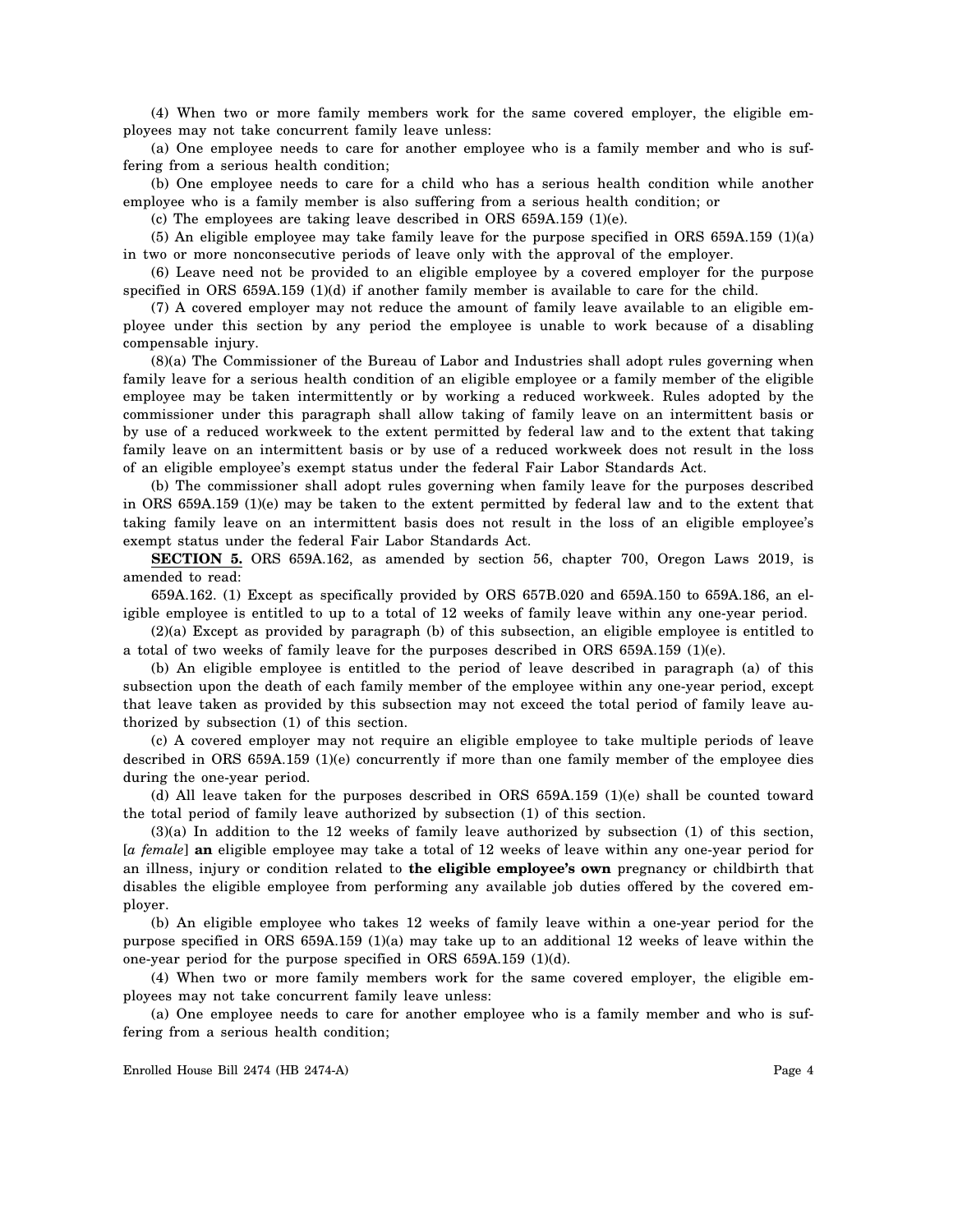(b) One employee needs to care for a child who has a serious health condition while another employee who is a family member is also suffering from a serious health condition; or

(c) The employees are taking leave described in ORS 659A.159 (1)(e).

(5) An eligible employee may take family leave for the purpose specified in ORS 659A.159 (1)(a) in two or more nonconsecutive periods of leave only with the approval of the employer.

(6) Leave need not be provided to an eligible employee by a covered employer for the purpose specified in ORS 659A.159 (1)(d) if another family member is available to care for the child.

(7) A covered employer may not reduce the amount of family leave available to an eligible employee under this section by any period the employee is unable to work because of a disabling compensable injury.

(8)(a) The Commissioner of the Bureau of Labor and Industries shall adopt rules governing when family leave for a serious health condition of an eligible employee or a family member of the eligible employee may be taken intermittently or by working a reduced workweek. Rules adopted by the commissioner under this paragraph shall allow taking of family leave on an intermittent basis or by use of a reduced workweek to the extent permitted by federal law and to the extent that taking family leave on an intermittent basis or by use of a reduced workweek does not result in the loss of an eligible employee's exempt status under the federal Fair Labor Standards Act.

(b) The commissioner shall adopt rules governing when family leave for the purposes described in ORS 659A.159 (1)(e) may be taken to the extent permitted by federal law and to the extent that taking family leave on an intermittent basis does not result in the loss of an eligible employee's exempt status under the federal Fair Labor Standards Act.

**SECTION 6.** ORS 659A.168 is amended to read:

659A.168. (1) Except as provided in subsection (2) of this section, a covered employer may require medical verification from a health care provider of the need for the leave if the leave is for a purpose described in ORS 659A.159 (1)(b) to (d) **other than to care for a child who requires home care due to the closure of the child's school or child care provider as a result of a public health emergency**. If an employee is required to give notice under ORS 659A.165 (1), the employer may require that medical verification be provided by the employee before the leave period commences. If the employee commences family leave without prior notice pursuant to ORS 659A.165 (2), the medical verification must be provided by the employee within 15 days after the employer requests the medical verification. The employer may require an employee to obtain the opinion of a second health care provider designated by the employer, at the employer's expense. If the opinion of the second health care provider conflicts with the medical verification provided by the employee, the employer may require the two health care providers to designate a third health care provider to provide an opinion at the employer's expense. The opinion of the third health care provider shall be final and binding on the employer and employee. In addition to the medical verifications provided for in this subsection, an employer may require subsequent medical verification on a reasonable basis.

(2) A covered employer may require medical verification for leave taken for the purpose described in ORS 659A.159 (1)(d)**, other than to care for a child who requires home care due to the closure of the child's school or child care provider as a result of a public health emergency,** only after an employee has taken more than three days of leave under ORS 659A.159 (1)(d) during any one-year period. Any medical verification required under this subsection must be paid for by the covered employer. An employer may not require an employee to obtain the opinion of a second health care provider for the purpose of medical verification required under this subsection.

**(3) A covered employer may request verification for the need for leave for the purpose in ORS 659A.159 (1)(d) to care for a child who requires home care due to the closure of the child's school or child care provider as a result of a public health emergency. A request for verification may include a request for:**

- **(a) The name of the child requiring home care;**
- **(b) The name of the school or child care provider that is subject to closure;**